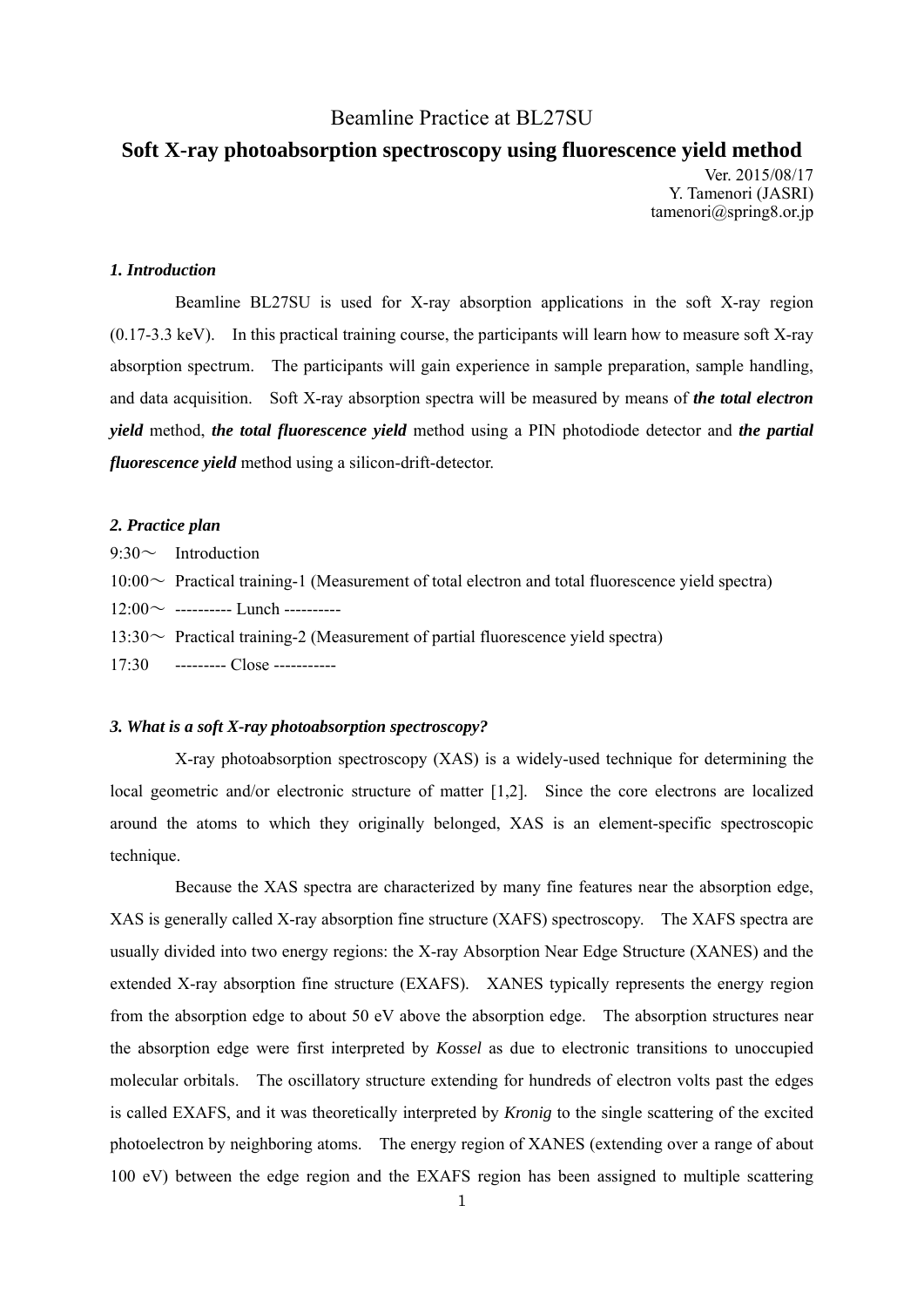resonances.

 XAS in the soft X-ray region is a powerful tool for chemical state analysis of the low-Z elements, and it is often called NEXAFS (Near Edge X-ray Absorption Fine Structure) spectroscopy. NEXAFS is synonymous with XANES, but XANES is more commonly used for solids and inorganic compounds, while NEXAFS is used for organic compounds in the surface and molecular science. In the practical training course, the participants will experience how to measure XAS in the soft X-ray region.

#### *4. How to obtain soft X-ray absorption spectrum?*

XAS is the measurement of the x-ray absorption coefficient  $[\mu(E)]$  of a matter as a function of excitation energy. The most faithful method to obtain the absorption coefficient is a transmission method based on the *Beer-Lambert law*. When X-rays of a narrow band width are irradiated on the sample, the absorption coefficient  $(\mu(E))$  can be determined from the following equation.

$$
I_t = I_0 e^{(-\mu(E)x)}
$$
 (1)

Here,  $(I_t)$  is number of x-ray photons that are transmitted through a sample,  $(I_0)$  is the number of x-ray photons irradiated on the sample, and (*x*) is the thickness of the sample. However, the X-ray transmission method, which is ordinarily used in hard X-ray measurements, is not appropriate for the soft X-ray measurements, because the soft X-ray absorption coefficients are too large for practical sample thickness to use the transmission method. Therefore, to obtain the XAS data in the soft X-ray region, we have to detect another signal which is proportional to the soft X-ray absorption coefficient.

 The soft X-ray absorption coefficient can be observed by measuring either the electron yield or the fluorescent yield. The fundamental phenomenon in soft X-ray absorption is an excitation or an ionization of a core electron. The resulting core hole is filled by an electron from another shell and followed by either an Auger electron or X-ray fluorescence emission. Both channels can be used as a probe of the probability of the creation of a core hole via soft X-ray absorption. Here, it should be noted that the spectra measured by electron yield and fluorescent yield methods are not identical to that obtained by the transmission method. In general, the electron yield is surface sensitive and the X-ray fluorescence yield is bulk sensitive. In other word, the surface or bulk sensitivity can be controlled by different yield methods, and we can obtain deeper information on the chemical and electronic states of matter from the XAS measurements. In the practical training course, the participants will learn the techniques for measuring the chemical states of matter by using the electron yield and the fluorescent method.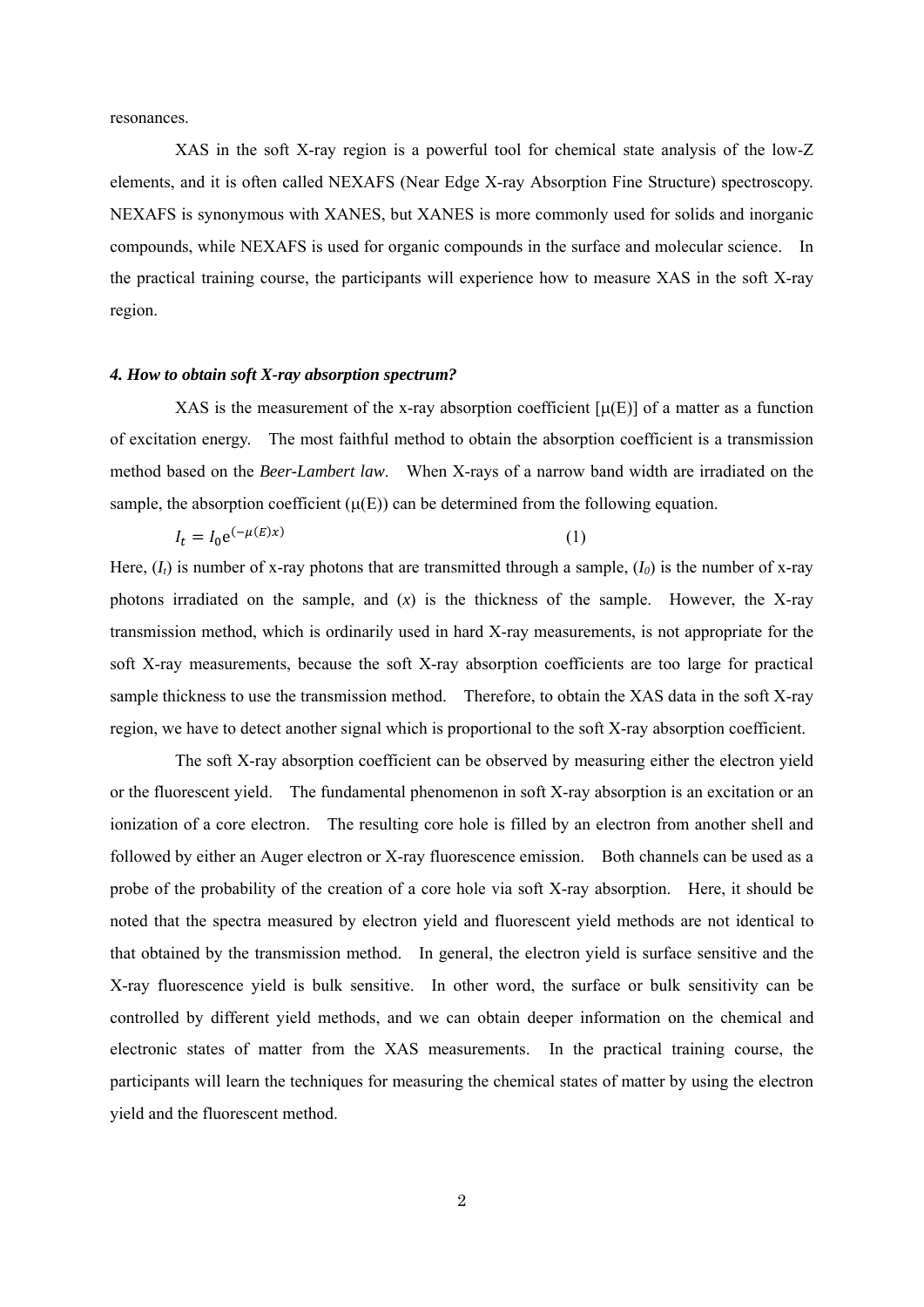### *5. Experimental*

# *5-1. Light source and optics of beamline BL27SU.*

 Figure1 shows a layout of the BL27SU. The light source is a Figure-8 undulator which can produce linearly polarized radiation with low on-axis heat load [3]. Figure-8 undulator provides both horizontally and vertically polarized soft X-ray beams by choice of an appropriate undulator gap, the linear electric vector lying horizontally  $(0^{\circ})$  from the integer-order-harmonic light and that vertically (90°) from the half-integer-order light.

 The monochromator is a varied-line-spacing plane grating (VLS-PGM) fixed deviation instrument of the Hettrick type [4]. The monochromator consists of the entrance slit (S1), spherical mirrors (M21, M22), three gratings (G1, G2, G3), and exit slit (S2). Two spherical mirrors and three gratings allow the scanning of an energy range from 170 to 2800 eV. Energy sweep can be done only by the rotation of the grating. Absorption spectra are measured by scanning the undulator gap as well as the monochromator to keep the maximum intensity of the incident soft x-rays. Three re-focusing mirrors are designed for focusing the photon beam on three experimental stations arranged in tandem.



Figure.1; Layout of the BL27SU

<In the practice course, the alignment and the calibration of optics are omitted. The outlines of calibration procedures will be explained in the guidance. >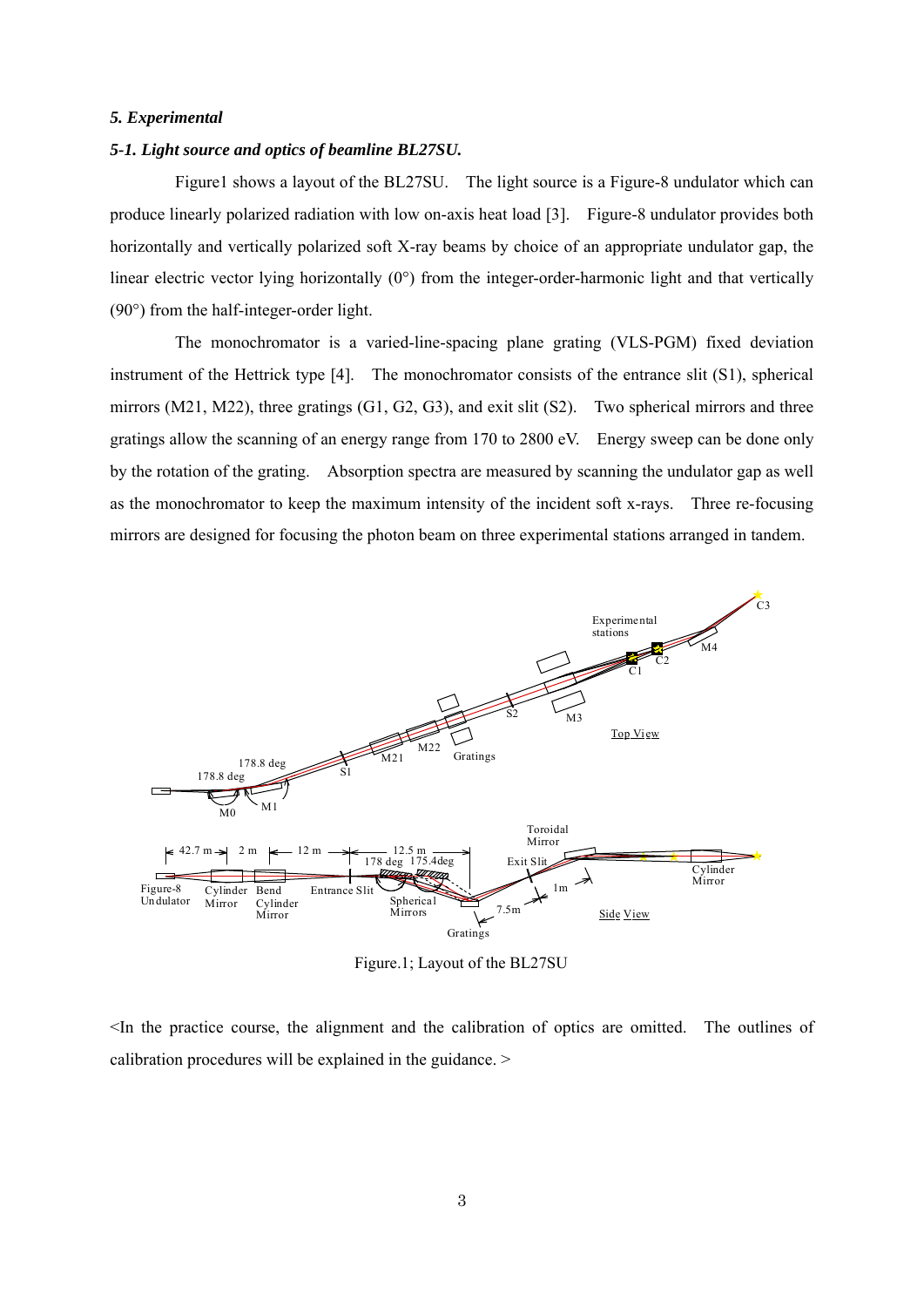#### *5-2. Sample handling*

 The standard procedure in soft X-ray experiments is to install all equipment necessary for experiments inside the high-vacuum chamber, since soft X-rays below 1.5 keV are fairly absorbed in atmospheric air. The high-vacuum chamber produces an ideally clean environment, therefore, it gives good opportunities to investigate a clean surface and anaerobic materials. On the other hand, the vacuum condition has drawbacks. Technologically significant phenomena take place under higher-pressure regions (1~760 mbar). One approach to overcoming the absorption in atmospheric air is to use a Helium-path instead of an air-path. Helium gas has a higher transmission than air in the soft X-ray region due to its smaller atomic number. In the BL27SU, a differential pumping system was developed for use with windowless soft X-ray experiments under normal atmospheric pressure helium conditions [5]. This technique can eliminate the loss of incident photons due to the absorption of vacuum windows.

 Figure 3 shows the transmission curves of soft X-rays under atmospheric helium. The experimentally determined transmission curves are nearly identical to the simulated ones. The transmission at 550 eV (the oxygen K-edge region) measured at 10 mm downstream of the first aperture is about 85%. When the photon flight path in the atmospheric pressure region is expanded up to 50 mm, more than 70% of the incident photons are transmitted to the detector. Although the transmission is decreased in the lower photon energy region, about 60% of the incident photons are transmitted to the detector at 350 eV.



Figure 3: Experimental and calculated transmission curves of soft  $\dot{x}$ -ray photons obtained under helium-path conditions. The experimental transmission curves were measured at the helium-path length of 10 mm  $(\bullet)$  and 50 mm ( $\bigcirc$ ). The solid (10 mm) and dashed (50 mm) lines are the simulated transmission curves of the fabricated differential pumping system.

 In the practical training course, the participants will gain experience in sample preparation, sample alignment inside a vacuum chamber. Additionally, the soft X-ray experiments under the atmospheric pressure condition are also experienced.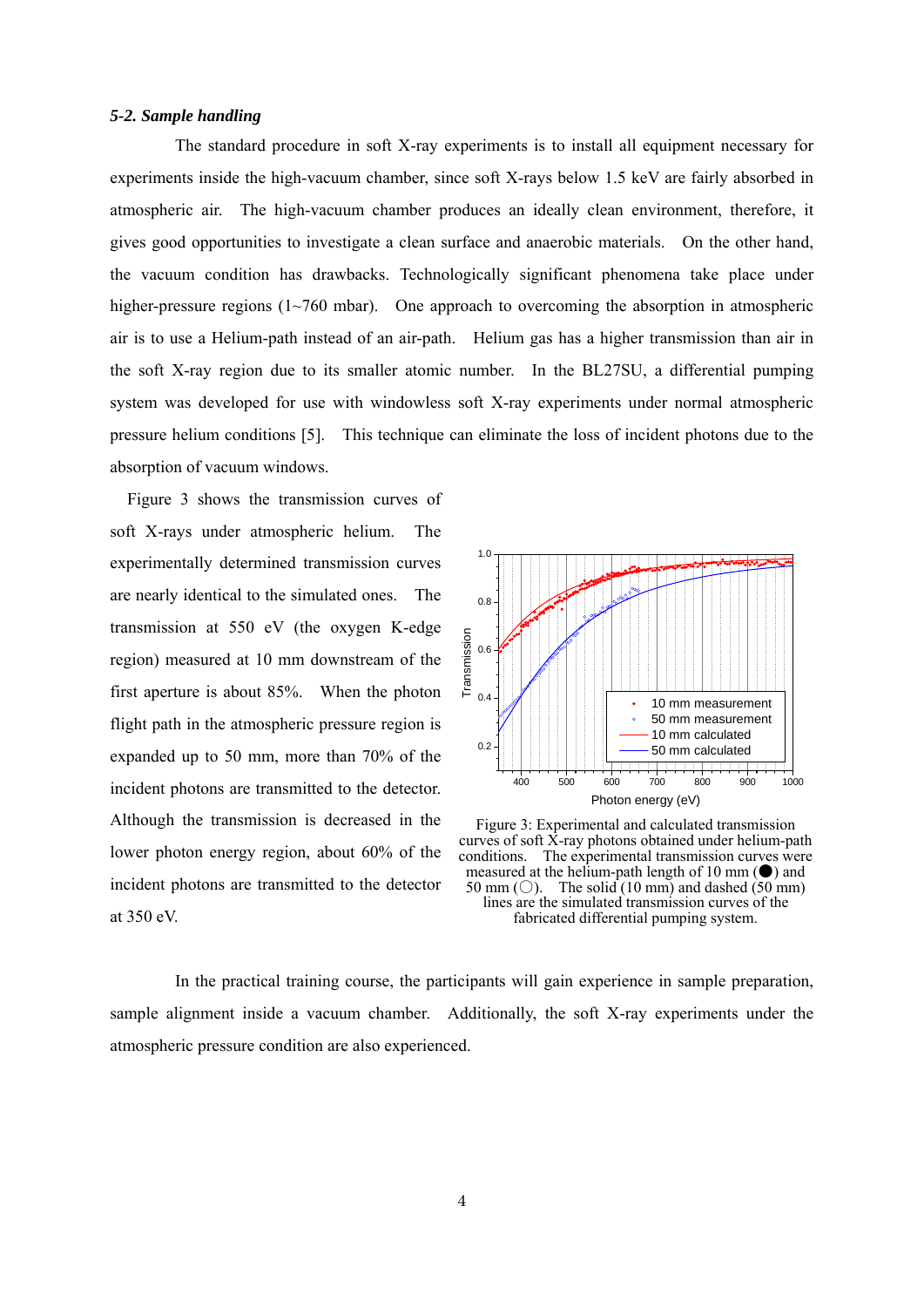#### *6. Electron and Fluorescence yield methods*

#### *6-1, Electron yield detection*

Electron elimination processes can be classified into three types. First, *the photoelectrons* can originate from both core and valence electron ionization, if the incident photon energy is higher than the binding energies of these electronic states with respect to the vacuum level. Secondly, following a core electron excitation or ionization, an electron in a higher energy level falls into the core hole, and another electron is eliminated using a released excess energy. This second electron is called an *Auger electron*. The kinetic energy of photoelectron depends on the incident photon energy. On the other hand, in contrast to the photoelectron, the kinetic energy of Auger electrons is characteristic for specific Auger transition and is independent of the incident photon energy. The photoelectron or Auger electron emitted in the solid may hit a neighboring molecule, so that it induces an electron impact ionization of the neighboring molecule. Third are *secondary electrons* which are emitted by such an inelastic scattering processes with primary electrons.

 In generally, the electron yield method is surface sensitive. The sensitivity to surface and bulk compositions is different among the above three electron detection, since the mean free path of electron strongly depends on the kinetic energy, and it is well known as *a universal curve* [1]. The surface sensitivity of each electron yield method is estimated by the mean free path of electrons. Further, while the secondary electron loses the memory of initial excitation site, the photoelectron and the Auger electron are remembering an initial excitation site, because these electrons are eliminated with a specific kinetic energy. Selective detection of such a specific energy electron improves the element selectivity in the XAS measurements.

#### *6-2. Total electron yield method*

 The total electron yield (TEY) method measures the yield of all photoelectrons, Auger electrons, and secondary electrons. Due to the large mean free paths of the low energy electrons, the electron yield signal in TEY method is dominated by the low energy electrons with kinetic energies below 10 eV. One drawback of the electron yield detection is sensitive to sample charging. Therefore, the application to the insulator samples is restricted.

 Figure2 illustrates the setup of the total electron detection. The detection of a sample current is the simplest method for XAS in the soft X-ray region, and is equivalent to the total electron yield (TEY) measurement. In this method, the sample is connected to ground through an ammeter and the neutralization current is monitored.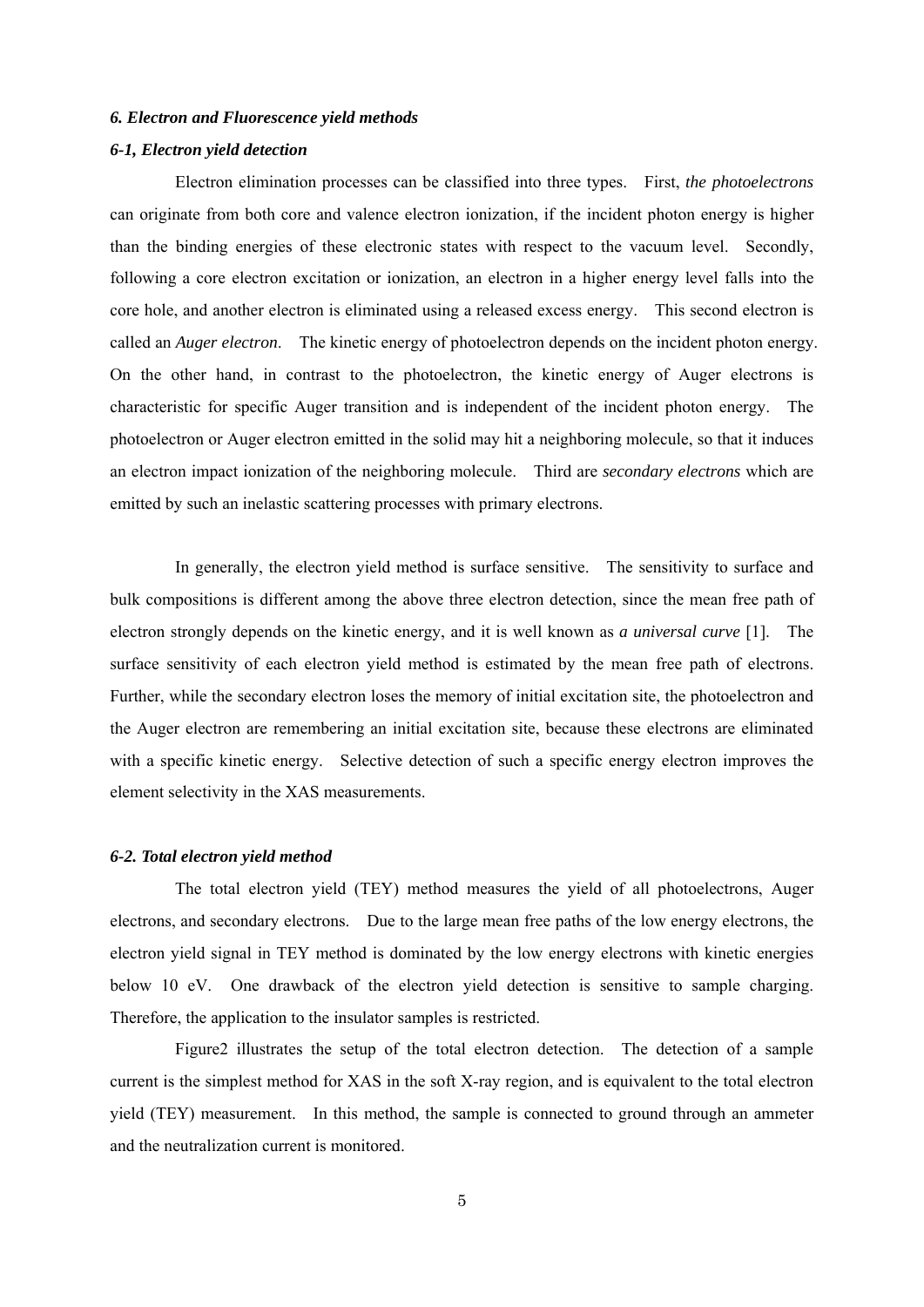Alternatively, it is also possible to measure the electron yield spectrum by detecting the eliminated free electrons. In this case, a micro-channel-plate (MCP) detector is commonly used. The detection efficiency of the MCP to the electron is about 30%, so the detection efficiency of the electron lowers compared with the sample current method. On the other hand, the trajectory of the free electron can be controlled by electric and magnetic fields. By using the energy filter to the incoming free electron, it is possible to detect a specific energy electron.



Figure 2; An examples of TEY measurement using sample current method and MCP detector.

# *6-3. Partial electron yield (not scheduled in this practical course)*

 The partial electron yield (PEY) method collects a fraction of the total electrons by using an electron energy analyzer. The simplest way to obtain the PEY signal is to placing a retarding electric field in front of the electron detector, it is called a high-path filter method. The typical bias voltage is in the order of  $\sim$ 100 eV, which rejects low energy electrons. The drawback of this method is that it detects both photoelectrons and Auger electrons, as long as their kinetic energies exceed the bias voltage. The PEY method also detects electrons that undergo inelastic collisions with the substrate atoms, as long as their final kinetic energies are higher than the retarding bias voltage. Therefore, the energy selectivity in retarding field method is restricted. Another PEY setup is to using a high resolution electron energy analyzer such as a cylindrical electron energy analyzer or a hemispherical electron energy analyzer. For example, the kinetic energy of Auger electrons is characteristic for specific Auger transition and is independent of the incident photon energy. The Auger electron yield (AEY) can be obtained by setting the energy analyzer at specific transition energy.

#### *6-4, Fluorescence yield detection*

 The core hole created by soft X-ray absorption is accompanied by either the fluorescence decay or Auger decay. Although the fluorescence yield detection is the most common method in the hard X-ray energy regime, it is relatively difficult in the soft X-ray region. While the fluorescence decay is a dominant channel for the relaxation of *K*-shell hole at  $Z > 30$ , its contribution is much smaller than the Auger decay at  $Z < 30$ . For example, the relative fluorescent decay probability for the oxygen *K*-edge is less than  $1\%$  [1].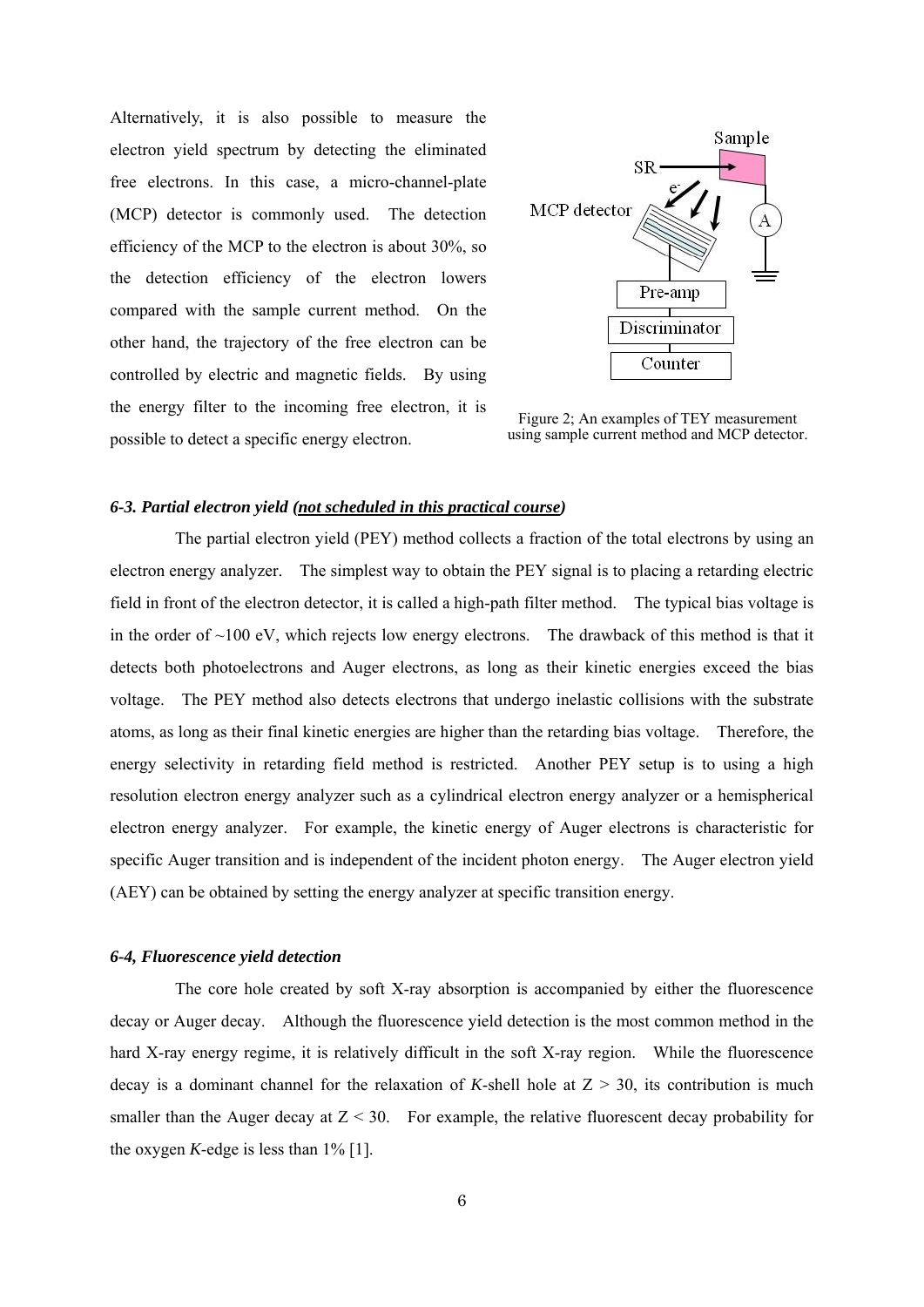Although the yield is low, the fluorescence yield measurement has unique advantages over the electron yield method.

 (1) The detection of fluorescence yield is insensitive to sample charging. It makes applicable to measure the XAS of insulating materials. This advantage is very important in the investigations of transition metal compounds and inorganic materials such as the glasses and ceramics.

(2) It has a much deeper detection limit than the electron yield method. Simultaneous collection of both fluorescence and electron yield provides an opportunity to distinguish the electronic properties between surface and bulk of materials.

(3) Fluorescence measurement is possible under the non-UHV conditions, allowing studies of reaction kinetics under in-situ conditions.

# *6-5. Total fluorescence yield*

 A fluorescence yield detector is mainly composed of PIN photodiode detector or microchannel-plate-detector (MCP). The PIN photodiode detector is possible to use under the non-UHV condition and the detection sensitivity is higher than the MCP detector. One drawback of the PIN photodiode is highly sensitive to the visible light. For example, the visible lights that eliminated by a filament of ion-gauge and enter from a viewing-port make higher background.

On the other hand, the pulse counting detection is possible by using MCP detector. By discriminating each pulse signal, the data of a high S/B ration can be obtained. Figure 3 shows the fluorescence yield analyzer using MCP. A negative high voltage is applied on the entrance of the MCPs to repel electrons. Further, a grid placed in front of the detector. The grid is used to prevent ions from coming into the MCPs. Then, the fluorescence can exclusively be detected by the MCPs.



Figure 3; An example of the total fluorescence yield analyzer using MCP.

# *Practical training - 1*

 XAS of metallic sample will be measured by using the TEY and TFY method. TEY spectrum is obtained by sample current method, and the TFY spectrum is measured using PIN photodiode detector. Participants will be experienced that the XAS measurement distinguishes the electronic states of the oxidized surface and the bulk of metallic sample.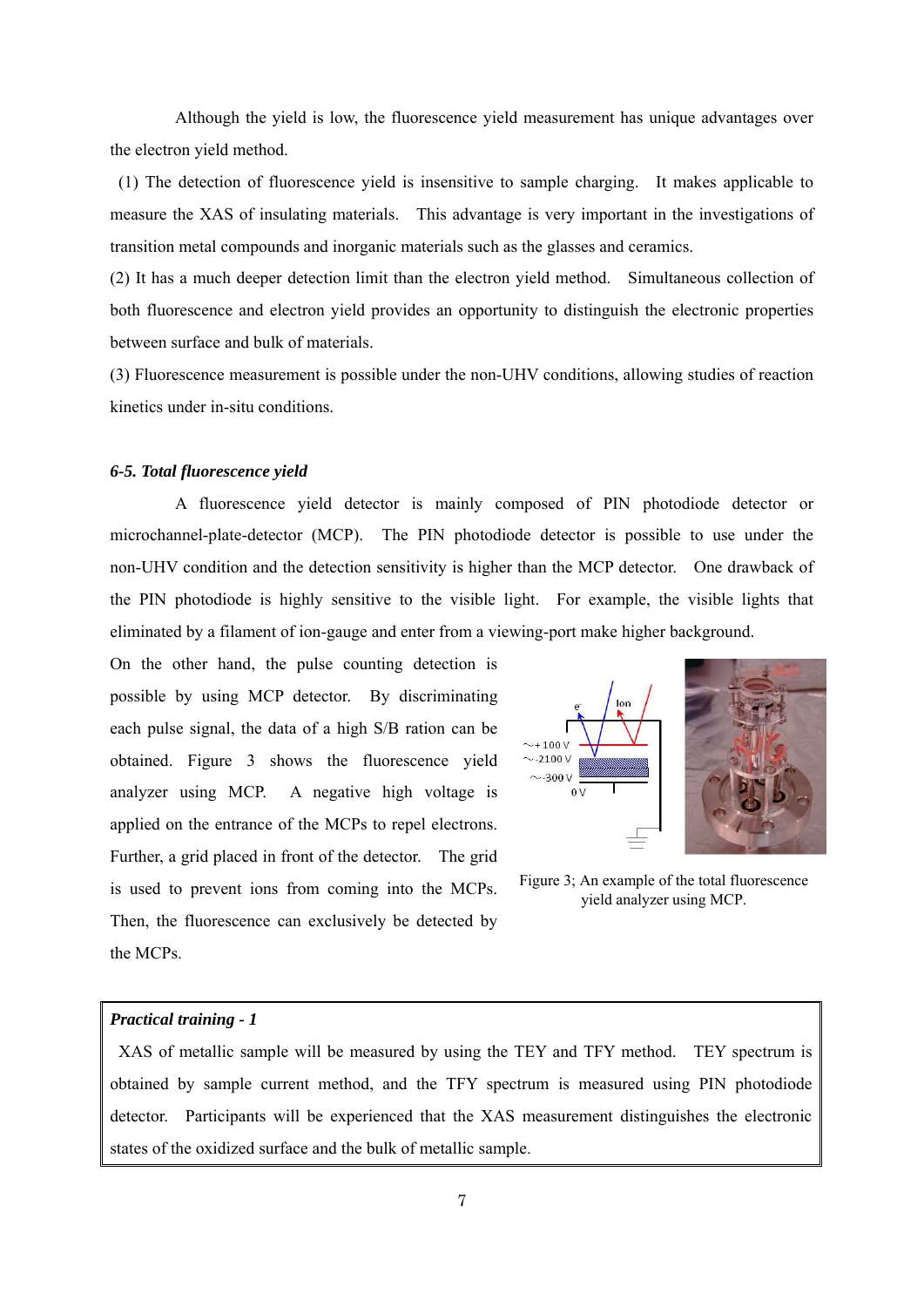#### *6-6. Partial fluorescence yield*

 One major drawback of total fluorescence yield detection is its low S/B ratio to the measurement of low concentration samples. The detection sensitivity of the total fluorescence yield method is approximately 1%. An alternative approach is partial fluorescence detection which is possible by using an energy-dispersive detector. The energy of fluorescence X-ray is characteristic for each element as well as Auger electron. Selective X-ray fluorescence detection can improve the detection sensitivity, and XANES spectra have been obtained for elements of concentrations lower than 100 ppm. For fluorescence measurements of concentrations above 0.1%, the total fluorescence detection is preferable, however, for lower concentrations the partial fluorescence yield detection is a **better** 

 A silicon drift detector (SDD), which is a semi-conductor detector, is one of the widely applied detectors to XAFS measurement [6]. The principle of the SDD was first proposed by Gatti and Rehak [7], and is now commercially available. The SDD is unique because it achieves a higher energy resolution and higher count rate at shorter shaping times compared to conventional semi-conductor detectors, and it can be used near room temperature. The high count rate of the SDD can compensate for low fluorescence yield in the soft X-ray region, and it can distinguish the fluorescence line of interest from the peak caused by elastic scattering and from neighboring fluorescence lines.

 The SDD used in the present practice was purchased from OURSTEX Corporation Ltd. (X Flash Detector, 1201 series). The active area of the photodetection element is 30 mm<sup>2</sup>. The entrance window mounted on the front of the detector is a MOXTEK AP3.3 window consisting of ultra-thin polymer film (300 nm thick, density 1.4  $g/cm3$ ) and is supported by 38  $\mu$ m thick rigid silicon grid with 77% open area. The SDD module equipped with the AP3.3 window provides an X-ray transmission to the detector as low as B Kα X-ray energy (170 eV), i.e., our detector is applicable to the XANES experiment at a boron K-edge. The AP3.3 window is vacuum-tight, but is not "helium-tight". Therefore, it cannot be used in the helium path.

#### *Practical training - 2*

 In the practical training-1, the participants will be experience that the detection limits of the TEY and the TFY method is  $\sim$ 1%. In the practical training-2, XAS is obtained by the PFY method with SDD detector. By selectively measuring the fluorescence signal from a specific element, it will be experienced that the detection sensitivity is drastically improved.